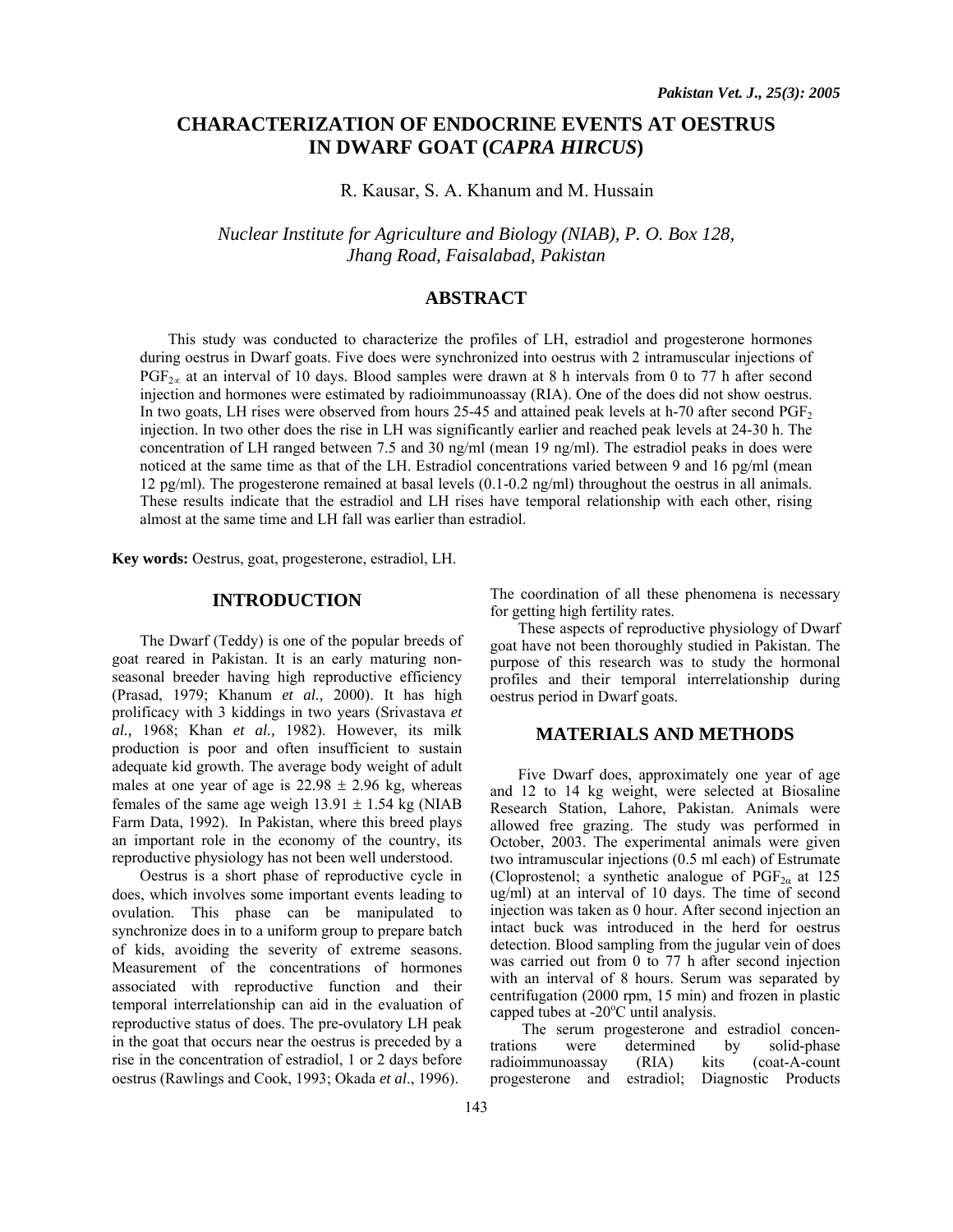LH was assayed by a double-antibody RIA method (Kanai and Ischikawa, 1988). For this assay NIDDKovine LH was used for radioiodination and standard preparation, rabbit anti-ovine LH serum as the first antibody, and goat anti-rabbit gammaglobulin as the second antibody. The sensitivity of the assay was 0.1 ng/ml. The intra-assay and inter-assay coefficients of variation were  $6.77$  and  $0.12\%$ , respectively.

#### **RESULTS AND DISCUSSION**

In the present study, in two goats, LH rises were observed from 25-45 h and LH attained peak levels at h-70 after second PGF<sub>2∞</sub> injection (Fig. 1A and B). While in other two goats LH reached peak levels at 24-30 h after second PGF<sub>2∝</sub> injection (Fig. 1C and D). The peak concentrations of LH ranged between 7.5 and 30 ng/ml (mean 19 ng/ml). However, one doe did not show oestrus.

These results conform to those of some earlier findings on charachterization of endocrine events during oestrus in goat. Medan *et al.* (2004) reported oestrus at  $55.2 \pm 2.3$  h and LH surge occurred at  $62.8 \pm$ 1.4 h after  $PGF_{2\alpha}$  injection in goats. In another study with Canary goats (Gonzalez-Valle *et al.,* 1998), the total interval from progesterone sponge withdrawal to LH peak has been reported as  $77.5 \pm 0.9$  h and its peak level averaged  $44 \pm 5.3$  ng/ml.

Estradiol peak was observed at h-70 in two does in which LH peak was also observed at h-70 after second  $PGF_{2\infty}$  injection (Fig. 1A and B). In 2 other does, estradiol was found to have peak levels at h-24 and 30. Estradiol peak concentrations varied between 9 and 16 pg/ml (mean 12 pg/ml). The LH and estradiol rises were found to have intimate temporal relationship with each other, rising almost at the same time. However, the LH fall was earlier than the estradiol fall in two animals (Fig. 1A and D), whereas in two other goats fall in LH



**Fig. 1: Serum profile of LH (▼;ng/ml), progesterone (\*; ng/ml) and estradiol (♦; pg/ml) in four Dwarf goats (A, B, C and D) during oestrus period**